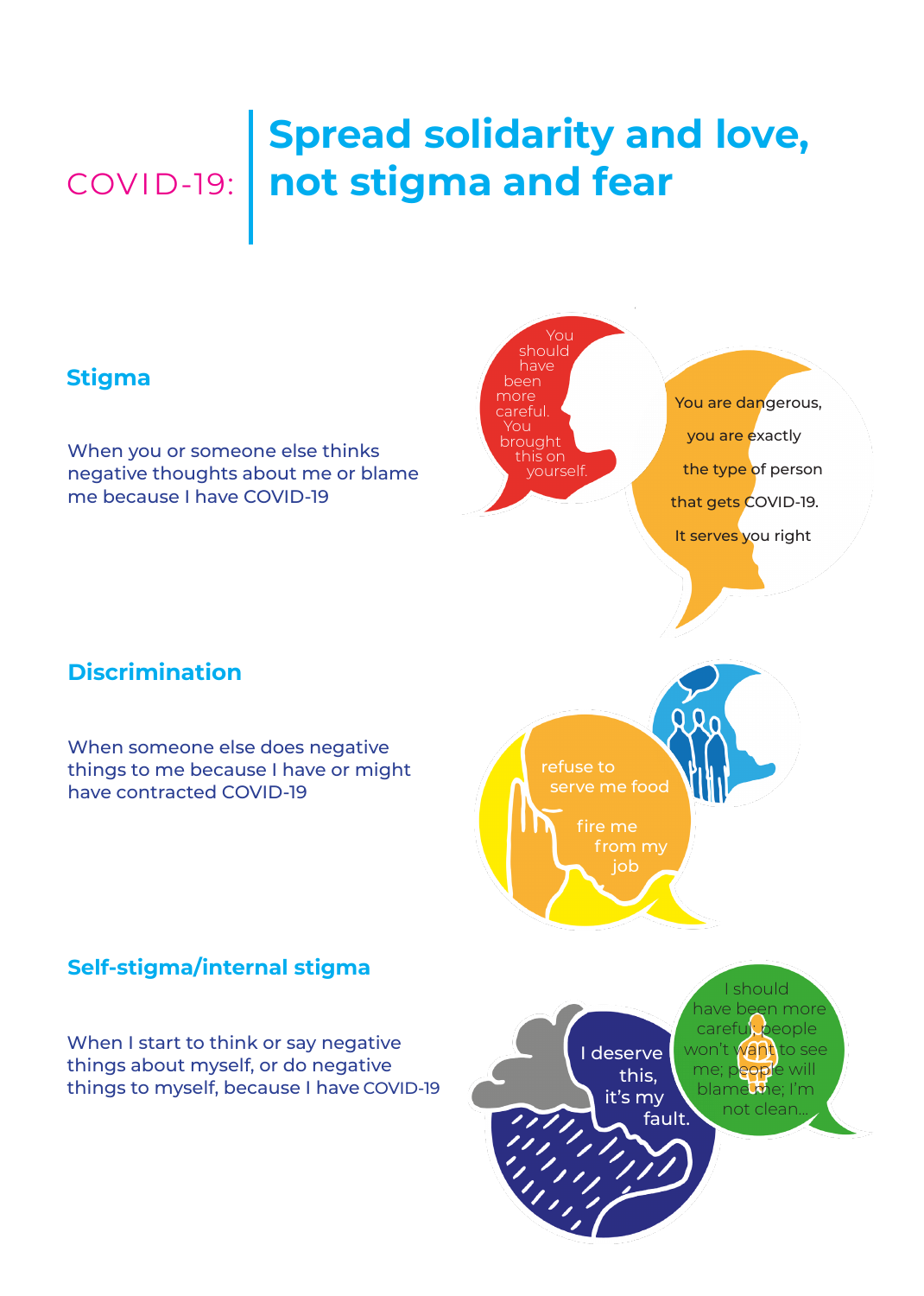### **Stigma, including self-stigma is like a deadly virus and it can kill.**

Stigma is caused by fear and ignorance that can lead to discrimination, shame, guilt, self-loathing and self-rejection and even suicide.

We know the stigma virus well from HIV, tuberculosis, mental health and from our work with marginalised groups in society. We recognise that stigma and self-stigma is an important factor in many instances of depression, addiction, and overweight.

#### **It's pervasive. It's also universal.**



### **Stigma and self-stigma can lead to:**

- People not asking about COVID testing or seeking care they need •
- People hiding their illness for fear of discrimination and judgement
- Deepening isolation and depression
- Low quality of life
- Low self-esteem
- Anger and resentment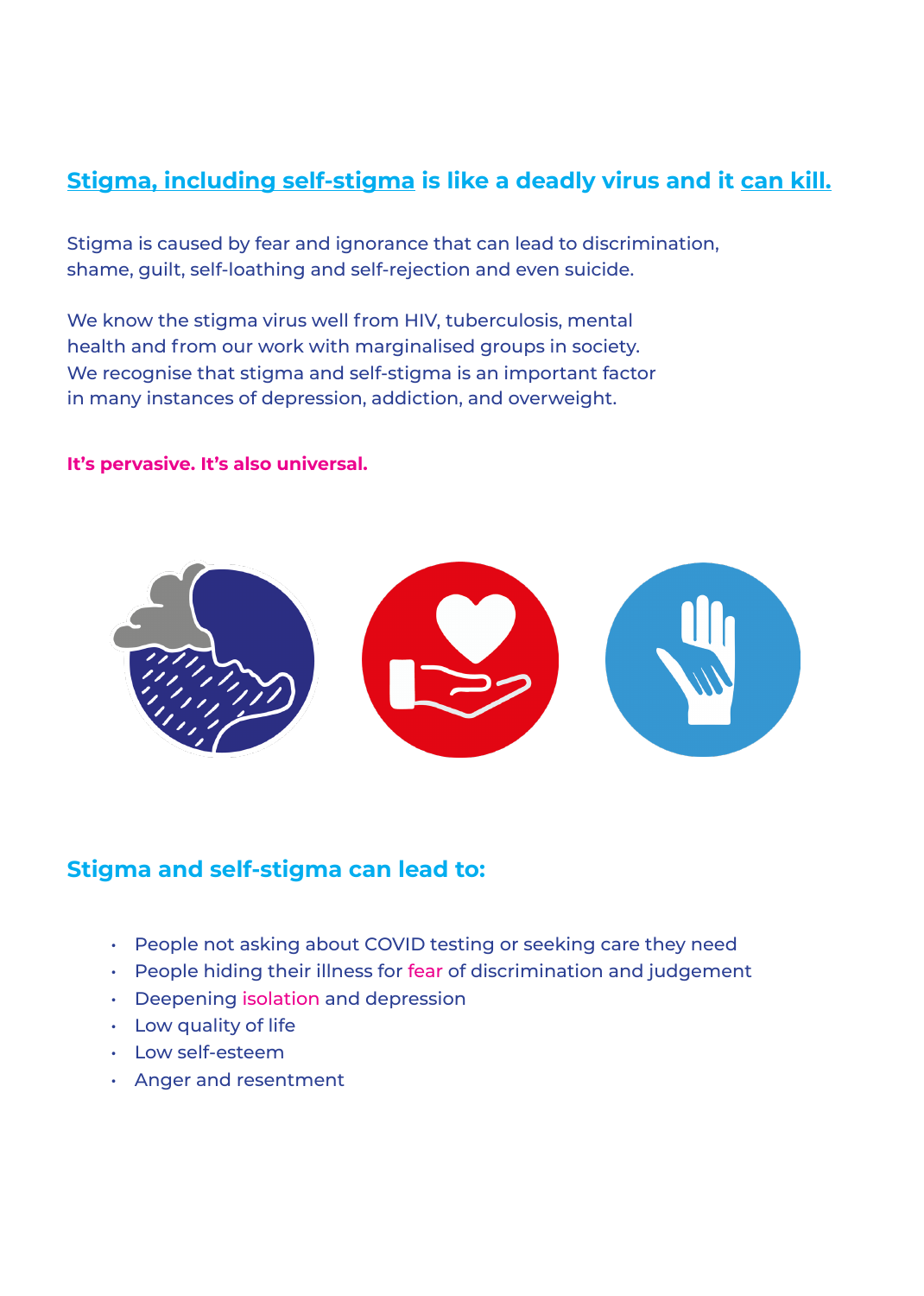

- Talk about COVID-19 but don't attach ethnicity and locations to the **•** disease
- Use terms like 'overcoming', 'understanding', 'building resilience to cope', **•** 'learning from', not phrases like 'War', 'Combatting' – your words matter
- Talk about people who have it, people who have died from COVID-19 **•** – don't call them cases or victims – they are people
- Talk about people contracting COVID-19, but not people infecting others, **•** transmitting or spreading the disease – people are not intentionally 'infecting' others, there is no blame here
- Share accurate information but don't share rumours, repeat scary stories **•** or use language that causes fear
- Talk about what is happening, what people can do to support **•** themselves and others, remind people of the measures that can help – handwashing, social distancing.
- If you have or have had COVID-19, that is exactly it you ARE NOT COVID-19, you HAVE/HAD COVID-19. It does not define you as a person.
- Be compassionate and kind, anything else hurts you. Put yourself in the **•** shoes of the person, their family, their friends and just think about what you would want for yourself or people close to you.
- Don't take it personally if you have COVID-19 and are self-isolating **•** within your home, people staying away from you, cleaning surfaces that you touch etc are measures to protect others in the household - they are not about YOU they are about the VIRUS
- Don't distance or disparage on your social media but reach out, and **•**share the positive and inspiring